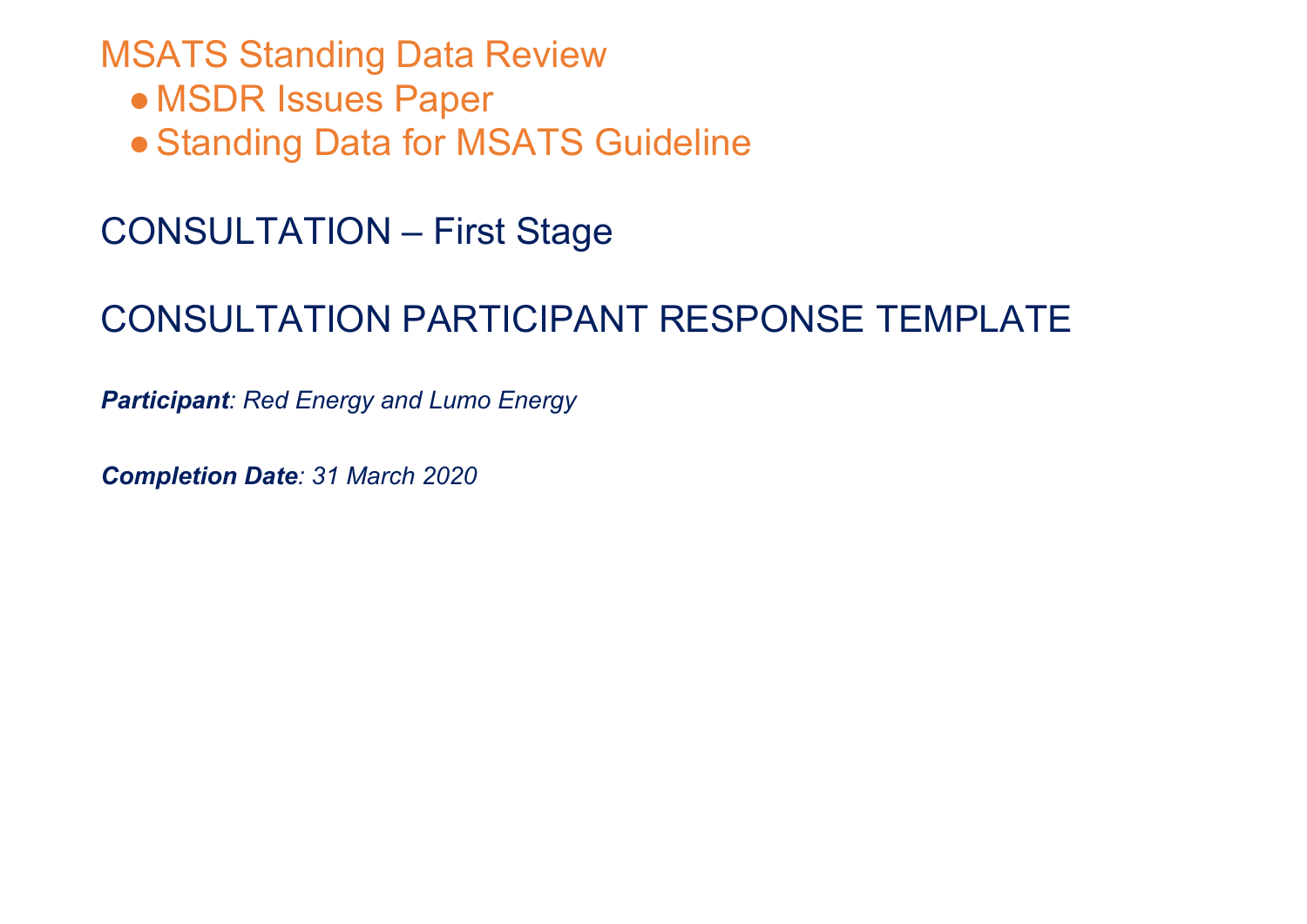## Table of Contents

| Context                                                         | 3            |  |
|-----------------------------------------------------------------|--------------|--|
| Questions raised in the MSATS Standing Data Review Issues Paper | 3            |  |
| Metering Installation Information                               | $\mathbf{3}$ |  |
| NMI details                                                     | 10           |  |
| NER Schedule 7.1                                                |              |  |
| Proposed Changes in Standing Data for MSATS Guideline           |              |  |
| Other Issues Related to Consultation Subject Matter             |              |  |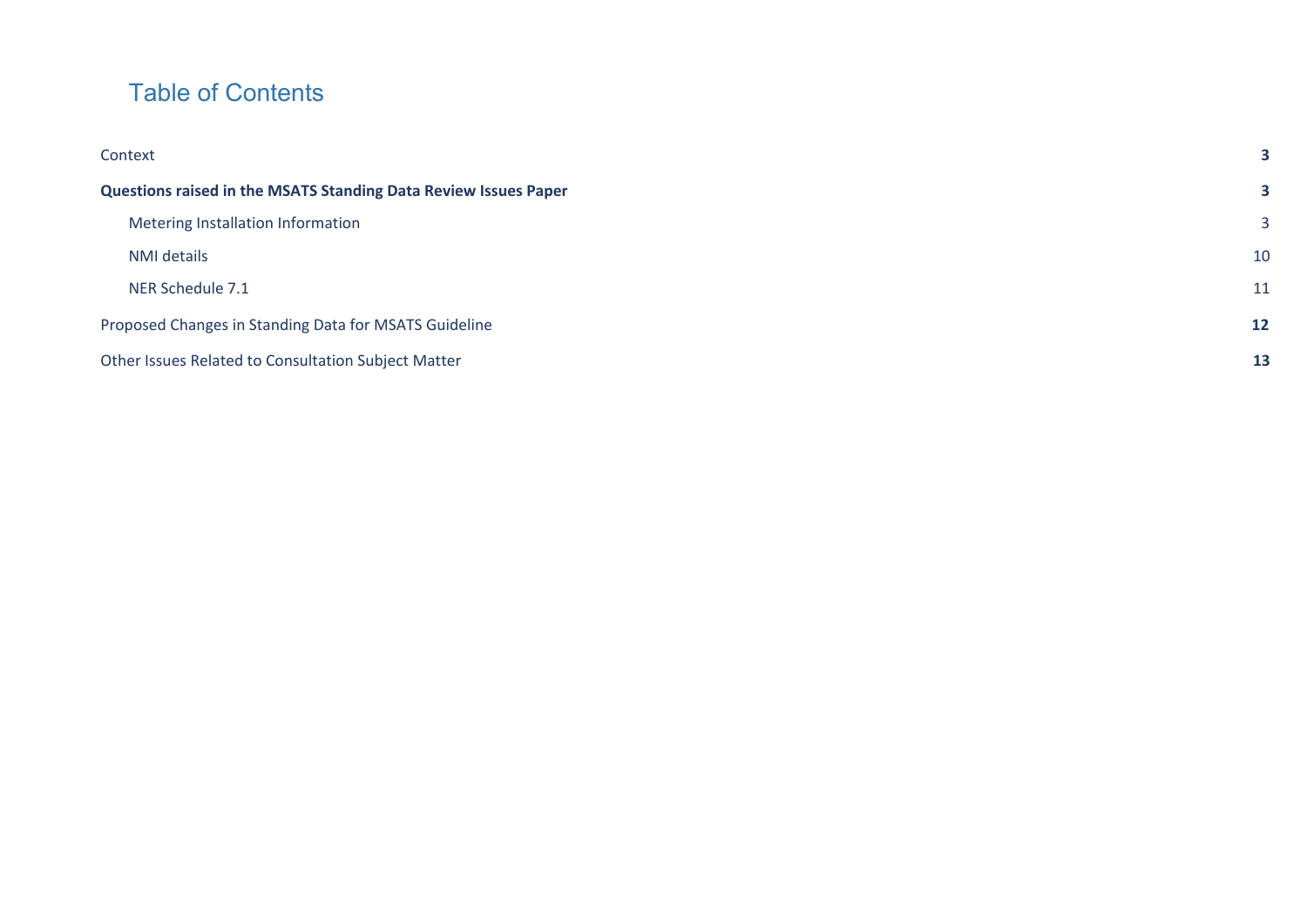## <span id="page-2-0"></span>**1. Context**

This template is to assist stakeholders in giving feedback to the questions raised in the issues paper about the proposed changes to the MSATS Standing Data.

### <span id="page-2-1"></span>**2. Questions raised in the MSATS Standing Data Review Issues Paper**

| <b>Information</b><br>Category                                   | Qn No.           | <b>Question</b>                                                                                                               | <b>Participant Comments</b>                                                                                                                                             |
|------------------------------------------------------------------|------------------|-------------------------------------------------------------------------------------------------------------------------------|-------------------------------------------------------------------------------------------------------------------------------------------------------------------------|
| General<br><b>Metering</b><br><b>Installation</b><br>Information |                  | Do you support the addition of the Meter Malfunction Exemption<br>Number field to MSATS? If not, why not?                     | Red Energy and Lumo Energy (Red and Lumo)<br>do not object to the addition of this field to<br>MSATS.                                                                   |
|                                                                  | 2.               | Do you support the addition of the Meter Malfunction Exemption<br>Expiry Date field to MSATS? If not, why not?                | Red and Lumo do not object to the addition of<br>this field to MSATS.                                                                                                   |
|                                                                  | 3.               | If you do not support the addition of the suggested fields, do you<br>support the addition of the Meter Family Failure field? | Red and Lumo support the addition of this field,<br>as this would assist with fault finding and<br>metering prioritisation, as well as reduce<br>transfer restrictions. |
|                                                                  | $\overline{4}$ . | If you do not support the amendments proposed by AEMO,<br>which ones and why?                                                 | No comment at this time                                                                                                                                                 |

#### <span id="page-2-2"></span>**2.1 Metering Installation Information**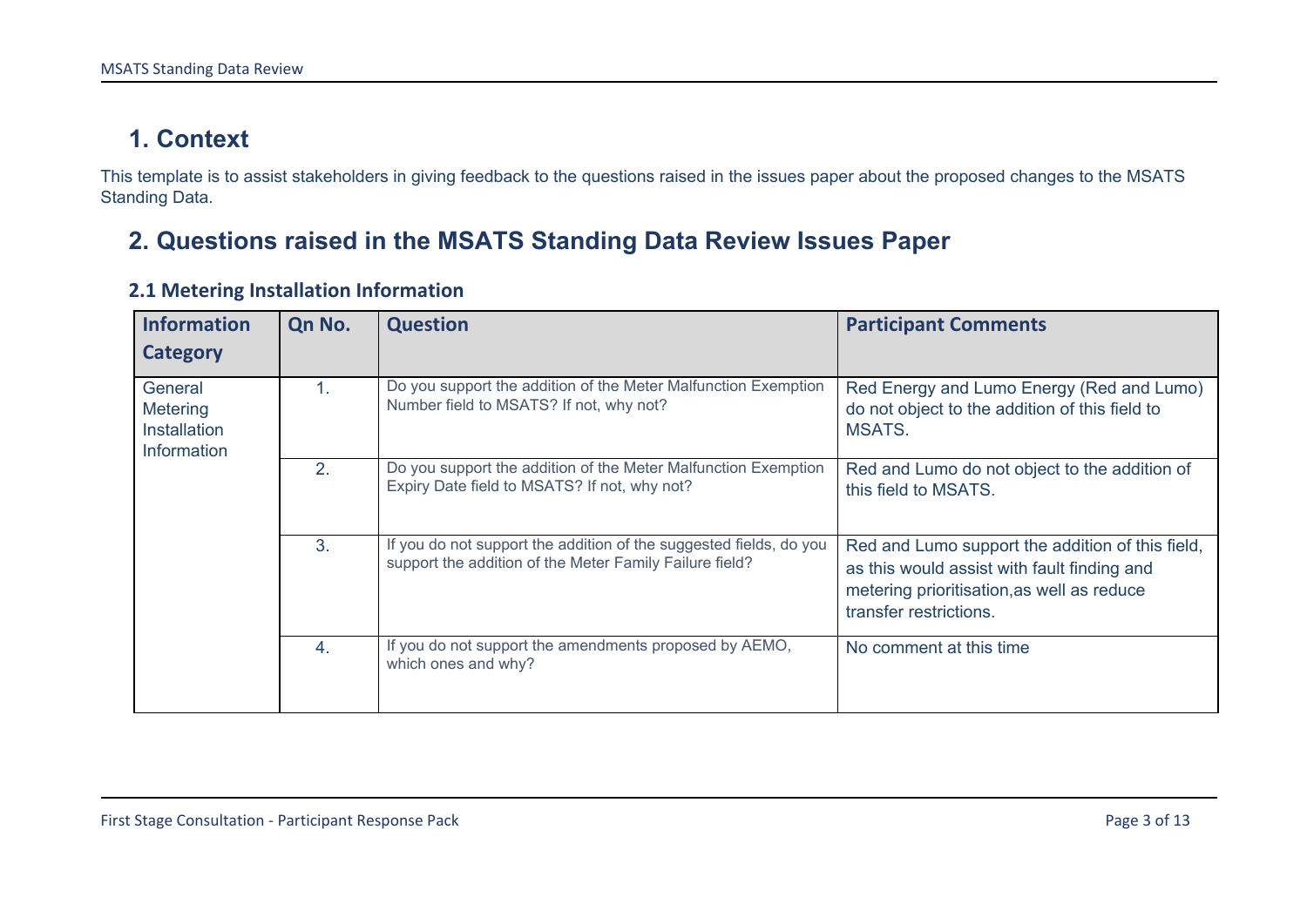| $\overline{5}$ . | What enumerations can be made for the Meter Use codes that<br>would be useful for the market?                                                                                                                                                                                                                                                                                                                                           | No comment at this time                                                                                                                                                                                                                                                                                            |
|------------------|-----------------------------------------------------------------------------------------------------------------------------------------------------------------------------------------------------------------------------------------------------------------------------------------------------------------------------------------------------------------------------------------------------------------------------------------|--------------------------------------------------------------------------------------------------------------------------------------------------------------------------------------------------------------------------------------------------------------------------------------------------------------------|
| 6.               | There are several existing fields that AEMO proposes removing<br>from MSATS Standing Data. Do you see any value in their<br>retention for the market? If so, please outline it.<br>Meter Constant may be a relevant field for older<br>equipment as it refers to intrinsic constraint of meter in<br>Wh/pulse. Is there value to this field for the market and<br>if so is there another field that the constant could be<br>listed in? | Red and Lumo see value in the following fields:<br>Meter Route: At the point in which there are no<br>requirements to physically read meters, Red<br>and Lumo only support this field being deleted.<br>While non-smart meters continue to exist, this<br>field must continue to be populated by the MC<br>(DNSP). |
|                  |                                                                                                                                                                                                                                                                                                                                                                                                                                         | Meter Test Results Notes: Whilst this may be<br>difficult to make structured, it could be one of<br>the exception cases whereby free text is<br>allowed. We do see value in having this field<br>populated, if meter test reports are not.                                                                         |
|                  |                                                                                                                                                                                                                                                                                                                                                                                                                                         | Next Test Date: Useful in determining booking<br>metering test requirements in advance or not,<br>as well as informing customers of potential<br>upcoming meter tests.                                                                                                                                             |
| $\overline{7}$ . | A majority of workshop attendees did not support the inclusion<br>of the aforementioned industry-proposed fields as they would<br>not provide value to the market as a whole. Are any of them<br>worth further consideration? If so, why and what value do they<br>add to the market?                                                                                                                                                   | Red and Lumo see value in the following fields:<br>Meter Family Failure: This would assist with<br>fault finding and metering prioritisation, reduce<br>transfer restrictions.                                                                                                                                     |
|                  |                                                                                                                                                                                                                                                                                                                                                                                                                                         | <b>Meter Commission Date: This field would</b><br>provide the retailer with information relevant to                                                                                                                                                                                                                |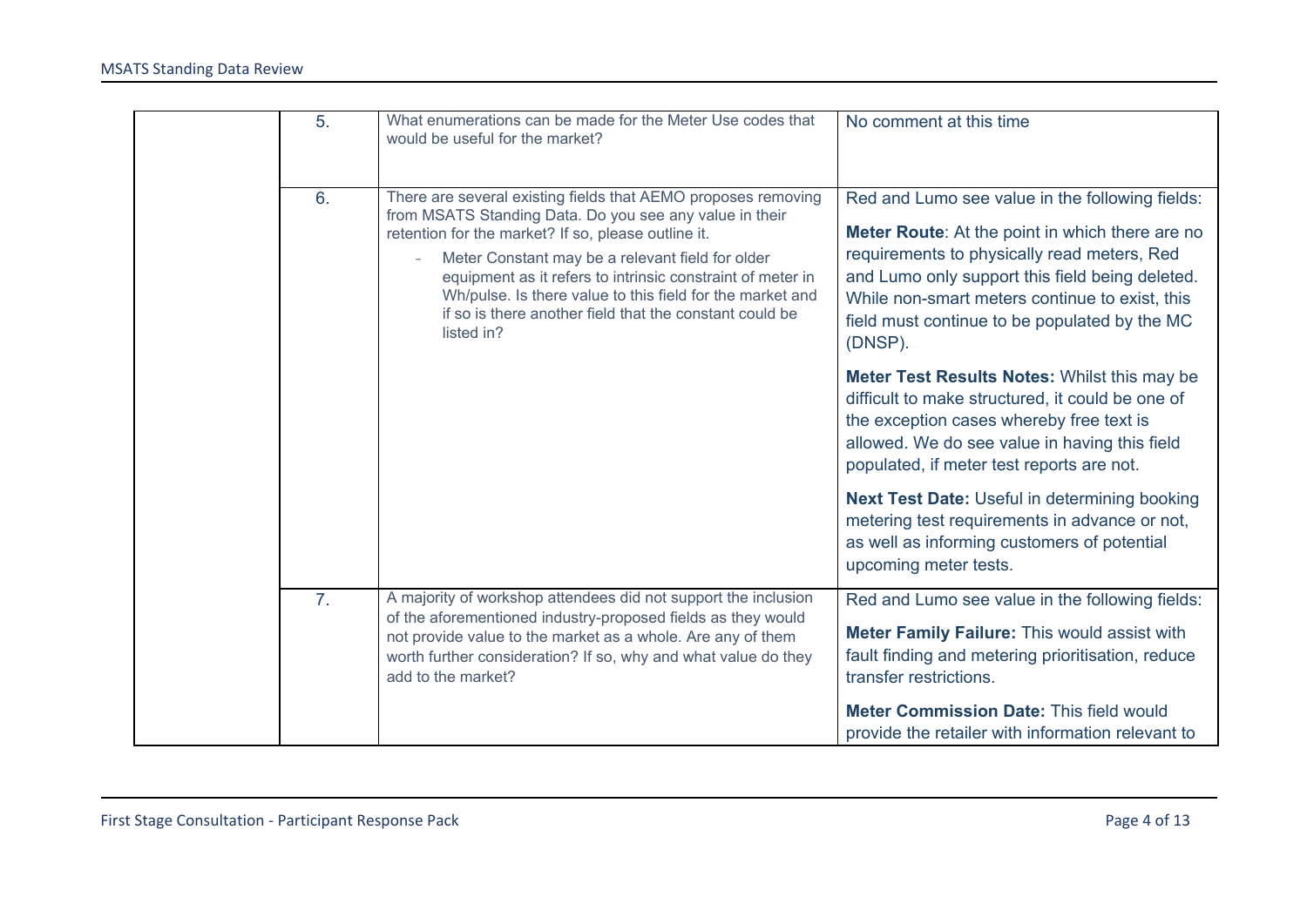|  | the metering installation, such as age. It is<br>relevant for network and metering settlements.                                                                                                                                                                                                                                                                                                                                                                                                   |
|--|---------------------------------------------------------------------------------------------------------------------------------------------------------------------------------------------------------------------------------------------------------------------------------------------------------------------------------------------------------------------------------------------------------------------------------------------------------------------------------------------------|
|  | <b>Disconnection Method: It will provide the</b><br>incoming retailer the same visibility of the<br>current retailer who receives the information in<br>a service order response. This field is useful in<br>order to ensure accurate information can be<br>provided to customers. It can also assist in the<br>appropriate actions to be taken, and avoid any<br>potential delays to reconnect. We question<br>whether AEMO can collate this information<br>given it is a B2B Procedural matter. |
|  | <b>Meter Locks:</b> We strongly support this field as<br>it will assist in determining potential access<br>issues. Recommend this field is enumerated.<br>Some customers, especially new (move-in)<br>customers, will not be aware of any locks or<br>access issues to their meters. Being able to<br>proactively advise them of this can save time<br>and effort, and provide a better customer<br>experience.                                                                                   |
|  | Meter Test Report: This field should be made<br>mandatory and backdated to ensure quality.<br>Our only other idea is that a B2B process is<br>created and a standardised format used (based<br>on NMI M 6 - 2) so that the reports are easier to<br>read and can be extracted by an automated<br>system more easily. Can be useful for                                                                                                                                                            |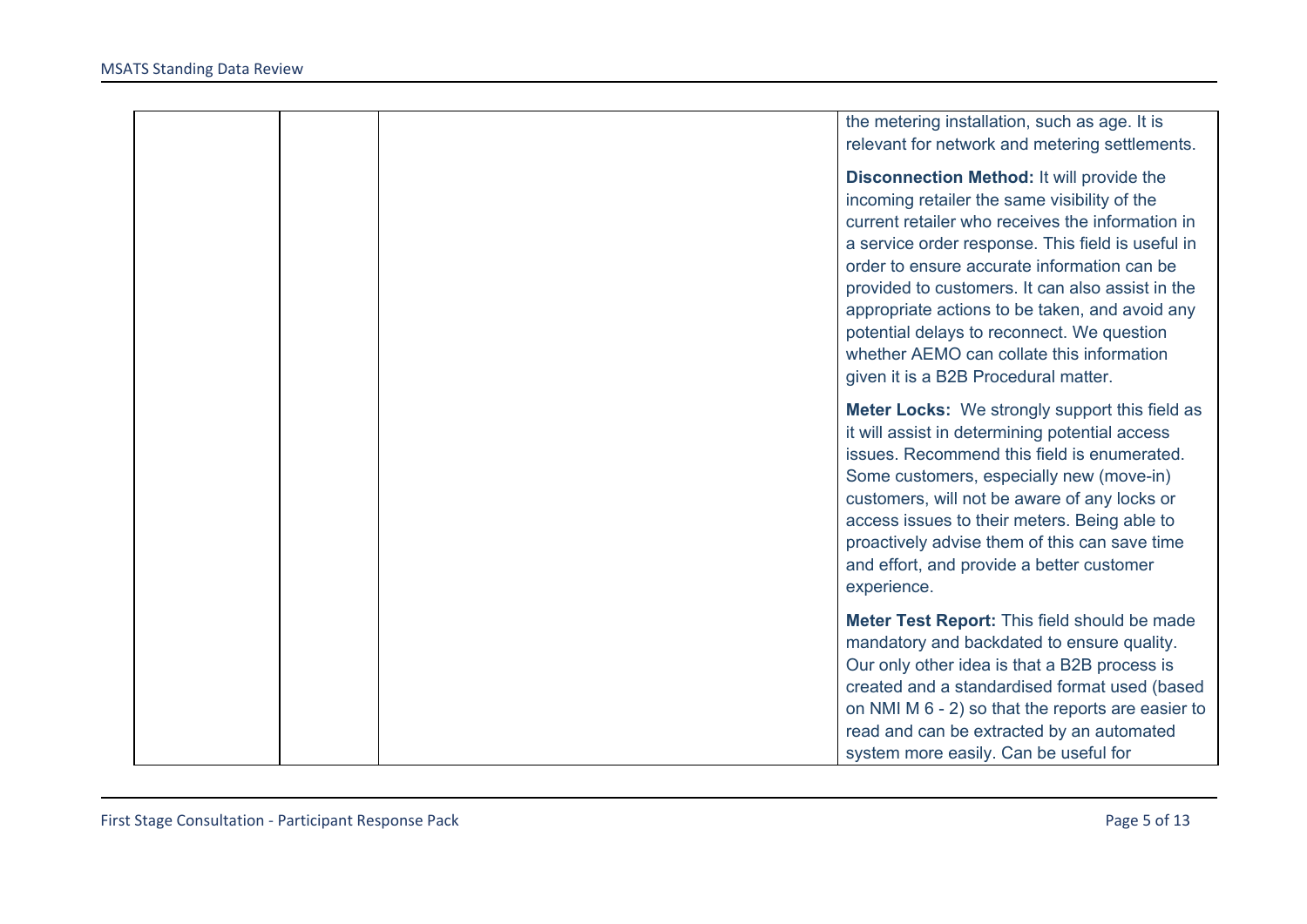|                                                                      |     |                                                                                                                                                                         | customers to be advised of test results, and<br>provide them with more detail (and levels of<br>standard).                                                                                                                                                                                                                                                                                                                                                                                                           |
|----------------------------------------------------------------------|-----|-------------------------------------------------------------------------------------------------------------------------------------------------------------------------|----------------------------------------------------------------------------------------------------------------------------------------------------------------------------------------------------------------------------------------------------------------------------------------------------------------------------------------------------------------------------------------------------------------------------------------------------------------------------------------------------------------------|
|                                                                      | 8.  | Do you have any other comments regarding the general<br>Metering Installation Information fields?                                                                       | For the Meter Read Type Code field, Red and<br>Lumo suggest that rather than combining four<br>pieces of information in a single field, each<br>could be separated into its own relevant<br>enumerated field - allowing for easier future<br>changes if required. Also, rather than $A = 5$ , $B =$<br>15 etc, it would be better to have an<br>'interval length' field with values 5, 10, 15, 30<br>etc.<br>(Noting that NEM12 allows 10-minute interval<br>length, which is not provided for in this<br>proposal). |
| Metering<br><b>Installation</b><br><b>Transformer</b><br>Information | 9.  | Do you agree to AEMO's proposal with regards to splitting<br>transformer information into CT and VT?                                                                    | Red and Lumo support this proposal.                                                                                                                                                                                                                                                                                                                                                                                                                                                                                  |
|                                                                      | 10. | Do you agree to AEMO's proposal with regards to adding new<br>transformer information fields which includes: CT/VT Accuracy<br>Class, CT/VT Last Test Date?             | Red and Lumo support this proposal.                                                                                                                                                                                                                                                                                                                                                                                                                                                                                  |
|                                                                      | 11. | Do you agree with the validations proposed by AEMO for the<br>transformer information fields? If not, please provide other types<br>of validations that can be applied. | No comment at this time                                                                                                                                                                                                                                                                                                                                                                                                                                                                                              |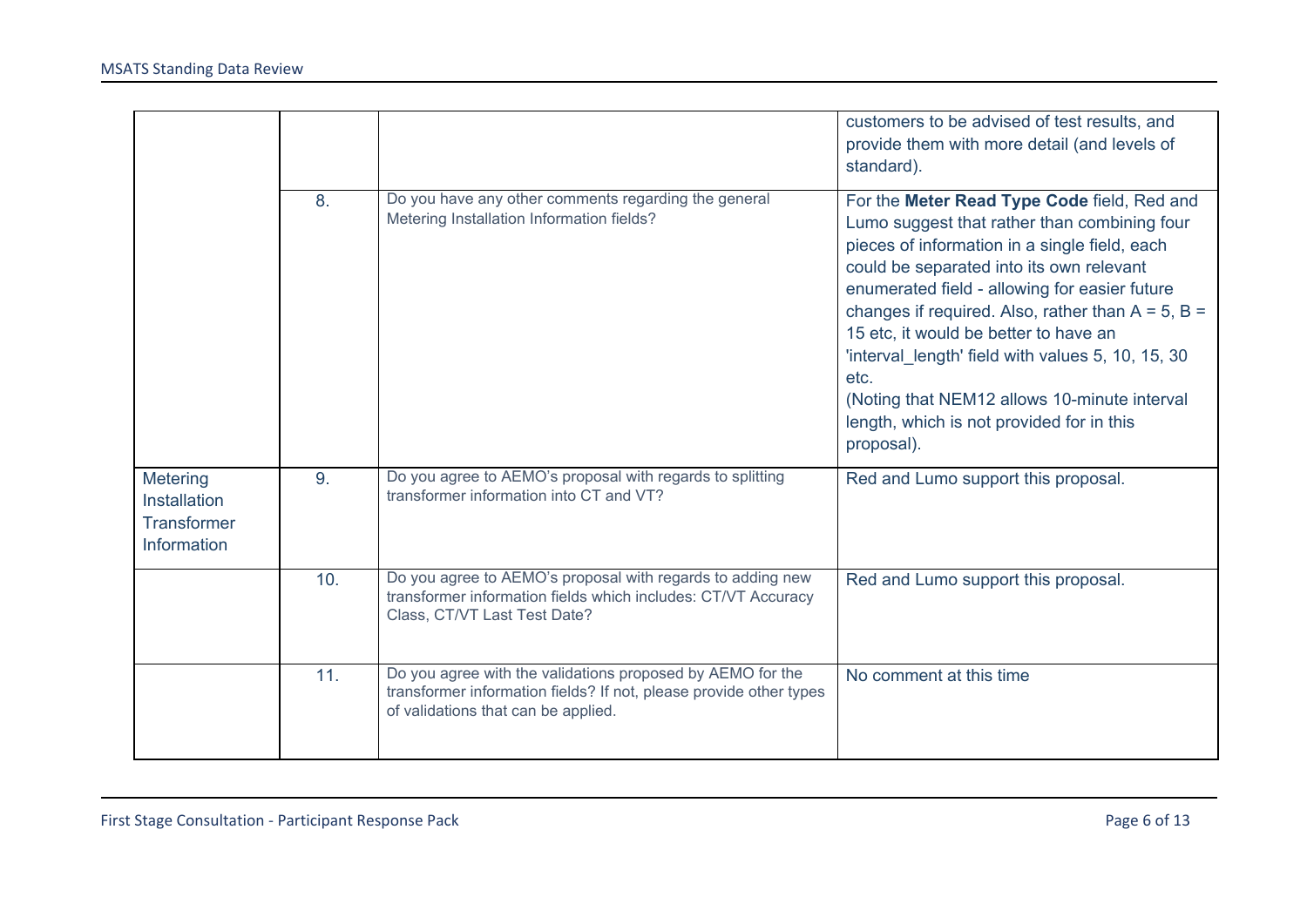|                                                    | 12. | Do you agree to not to add CT/VT serial number fields, and if<br>you do not agree, can you propose solutions for adding those<br>fields in (i.e. new NMI devices table) and will adding them<br>provide more benefit than costs to your business and customers | No comment at this time                                                                                                                                                                                                                                                                                                                                                                                                                                                        |
|----------------------------------------------------|-----|----------------------------------------------------------------------------------------------------------------------------------------------------------------------------------------------------------------------------------------------------------------|--------------------------------------------------------------------------------------------------------------------------------------------------------------------------------------------------------------------------------------------------------------------------------------------------------------------------------------------------------------------------------------------------------------------------------------------------------------------------------|
| <b>Register Level</b><br>Information               | 13. | Do you agree with amending the fields Controlled Load and<br>Time of Day to include enumerated list of values? If Yes, what<br>values can be in the enumerated list for the fields:<br><b>Controlled Load</b><br>Time of Day                                   | Red and Lumo support amending the fields and<br>including enumerated lists.                                                                                                                                                                                                                                                                                                                                                                                                    |
|                                                    | 14. | Do you agree with AEMO's proposal to remove the following<br>fields?<br>Demand1<br>Demand <sub>2</sub><br><b>Network Additional Information</b>                                                                                                                | Red and Lumo do not support the removal of<br><b>Network Additional Information. Removal of</b><br>this will increase costs in the long run as any<br>additional matters can be added here instead of<br>requiring a schema change.                                                                                                                                                                                                                                            |
| Connection and<br>Metering point<br><b>Details</b> | 15. | Do you agree with the proposal to include the Connection<br>Configuration field as described above? Why/why not?                                                                                                                                               | Red and Lumo agree that this information is<br>beneficial. However, it is more valuable with<br>each component to have its own separate field<br>to make the processing and querying of this<br>information simpler and more accurate. For<br>example, where there are only two options<br>(shared fuse), it could be fulfilled with a Y/N<br>flag. Again, this field should be populated upon<br>creation by the DNSPs. Optionality for this field<br>will render it useless. |
|                                                    | 16. | Are there any connection configurations that could not be<br>contained in the above Connection Configuration field?                                                                                                                                            | No comment at this time                                                                                                                                                                                                                                                                                                                                                                                                                                                        |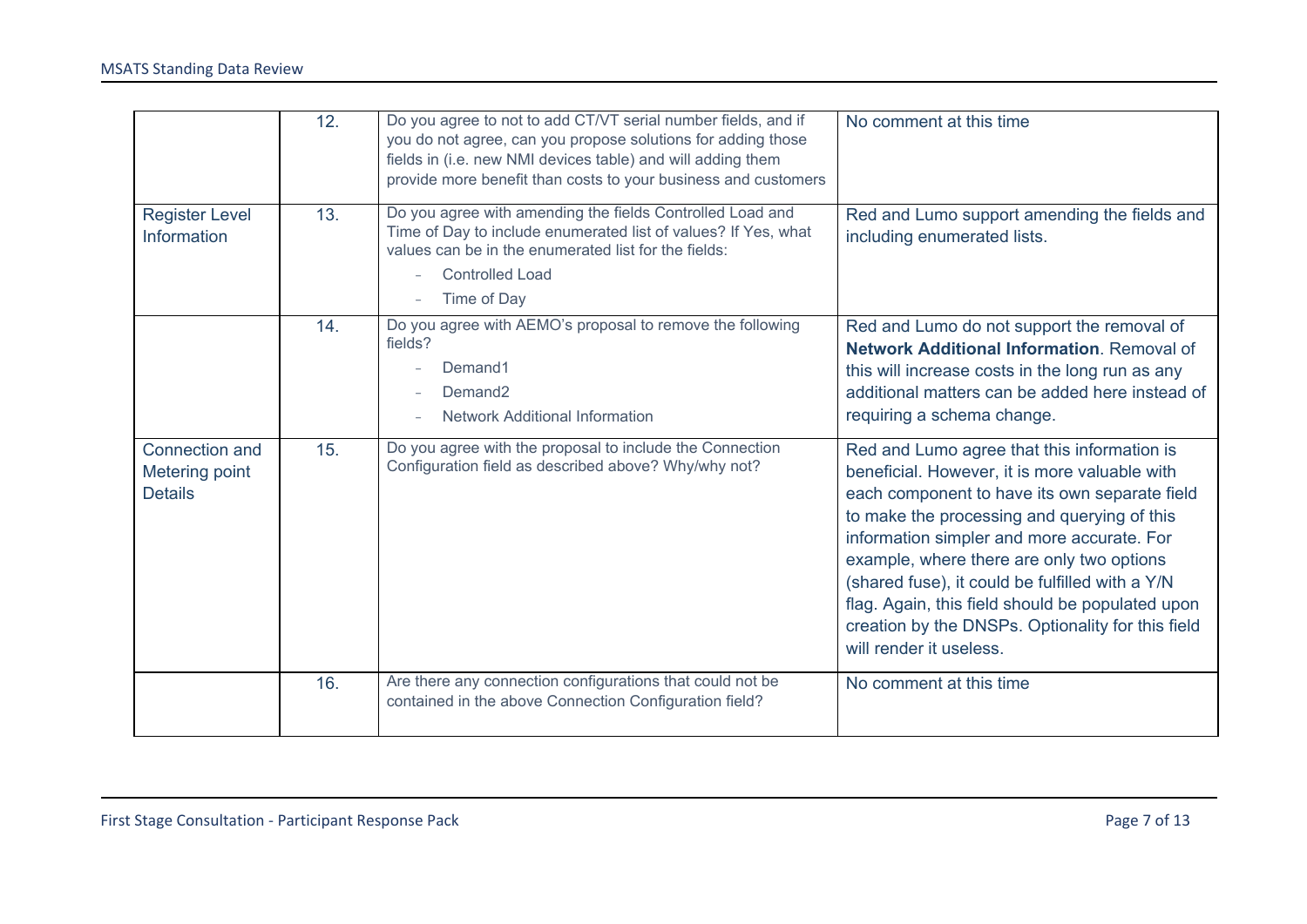| <b>Shared Isolation</b><br>Points Flag<br><b>Field</b>     | 17. | Are the values sufficient? What additional information should be<br>provided, and how could it be validated?                                                                                                                                    | No comment at this time                                                                                                                                                                 |
|------------------------------------------------------------|-----|-------------------------------------------------------------------------------------------------------------------------------------------------------------------------------------------------------------------------------------------------|-----------------------------------------------------------------------------------------------------------------------------------------------------------------------------------------|
|                                                            | 18. | Should "Unknown" be able to be changed into "Yes" / "No"?                                                                                                                                                                                       | Yes.                                                                                                                                                                                    |
| Metering<br><b>Installation</b><br>Location<br>Information | 19. | Do you support the deletion of Additional Site Information?                                                                                                                                                                                     | Red and Lumo value the information provided<br>in this field. However, Red and Lumo would<br>support having the various pieces of<br>information stored in their own structured fields. |
|                                                            | 20. | Are there any pieces of information that would be useful to<br>explicitly flag for inclusion in the Meter Location field? (these<br>can be included in the definition of the field)                                                             | No comment at this time                                                                                                                                                                 |
|                                                            | 21. | Does your organisation support the mandatory provision of GPS<br>coordinates for all rural sites?                                                                                                                                               | Red and Lumo believe this could be useful for<br>contestable metering providers needing to<br>exchange non-contestable meters for<br>contestable meters.                                |
|                                                            | 22. | If the provision of GPS coordinates for all rural NMIs were made<br>mandatory, does your organisation support the use of<br>"Designated regional area postcodes" to define "rural"? If not,<br>what alternative would your organisation prefer? | No comment at this time                                                                                                                                                                 |
|                                                            | 23. | Does your organisation support the mandatory provision of GPS<br>coordinates for any sites with an MRIM meter?                                                                                                                                  | No comment at this time                                                                                                                                                                 |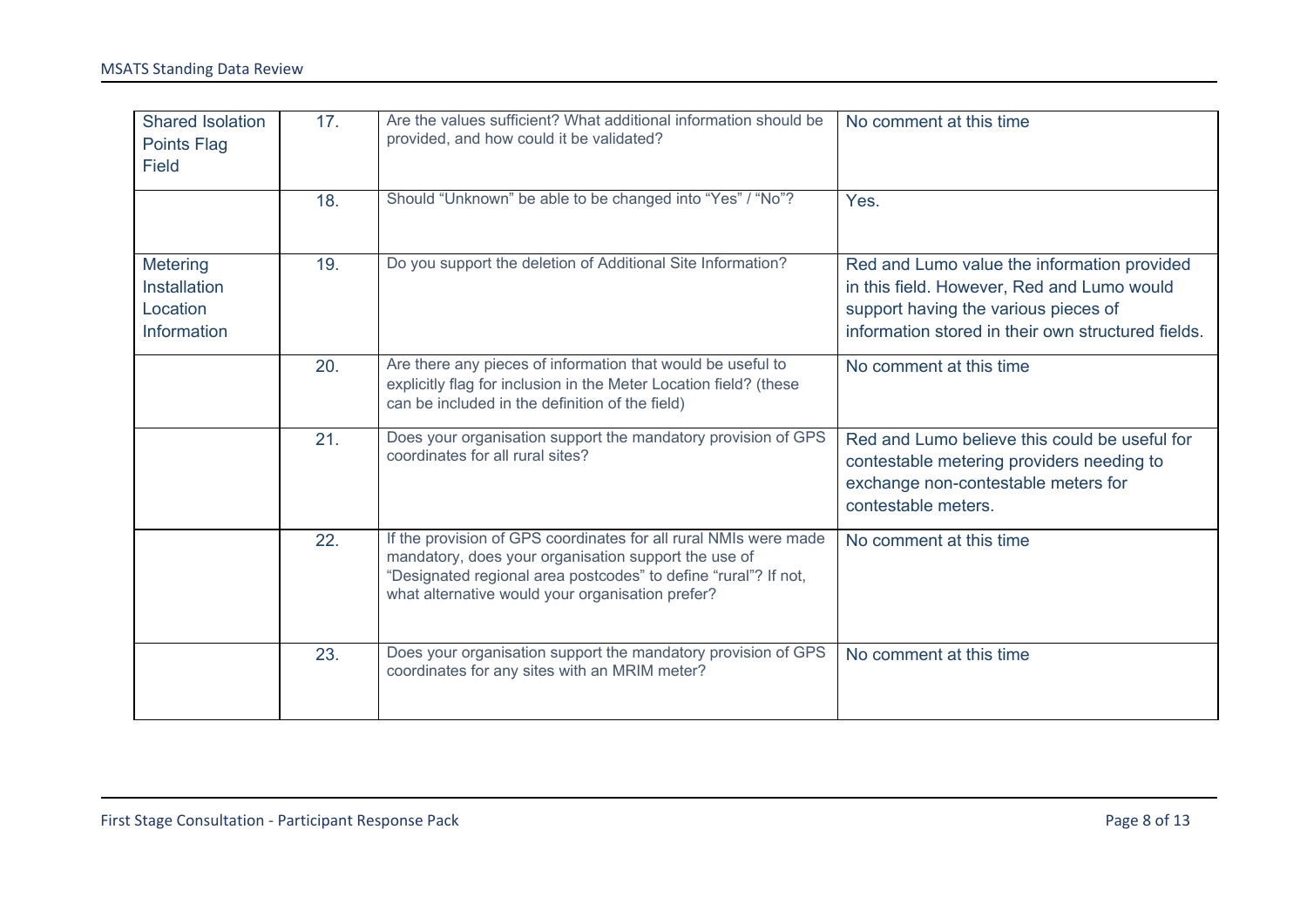|                                                    | 24. | Does your organisation support the mandatory provision of GPS<br>coordinates for any new installations?                                                                                                                                                                                                                                                                                        | No comment at this time                                                                                                                                                                                                                                                                                                                        |
|----------------------------------------------------|-----|------------------------------------------------------------------------------------------------------------------------------------------------------------------------------------------------------------------------------------------------------------------------------------------------------------------------------------------------------------------------------------------------|------------------------------------------------------------------------------------------------------------------------------------------------------------------------------------------------------------------------------------------------------------------------------------------------------------------------------------------------|
|                                                    | 25. | Does your organisation believe that the provision of this<br>information should be made mandatory for any other scenarios?                                                                                                                                                                                                                                                                     | No comment at this time                                                                                                                                                                                                                                                                                                                        |
|                                                    |     | Does your organisation believe that the provision of this<br>information should be made required for any other scenarios?                                                                                                                                                                                                                                                                      | No comment at this time                                                                                                                                                                                                                                                                                                                        |
|                                                    | 26. | Bearing in mind that GPS coordinates to four decimal places<br>allow identification to the nearest 10 metres, that GPS<br>coordinates to five decimal places allows identification to the<br>nearest metre, and that GPS coordinates to six decimal places<br>allows identification to the nearest 10 centimetres, if the field is<br>added should it be to four, five, or six decimal places? | Ideally 5 decimal places.                                                                                                                                                                                                                                                                                                                      |
| Meter Read and<br><b>Estimation</b><br>Information | 27. | Do you agree with AEMO's proposal to amend or remove the<br>meter read and estimation information as per the proposal<br>above, if not please specify which ones you do not agree with<br>and why?                                                                                                                                                                                             | Red and Lumo believe that if the Measurement<br>Type field was populated and held to a<br>standard, it could be useful in determining if the<br>MC/LNSP is providing all metering data from a<br>meter. This is particularly useful in disputes<br>where sites have been configured for solar<br>before approval. It should be made mandatory. |
| <b>Meter</b><br>Communication<br>s Information     | 28. | Do you agree with AEMO's proposal to remove the meter<br>communications information fields as per the proposal above, if<br>not please specify which ones you do not agree with and why?                                                                                                                                                                                                       | No comment at this time                                                                                                                                                                                                                                                                                                                        |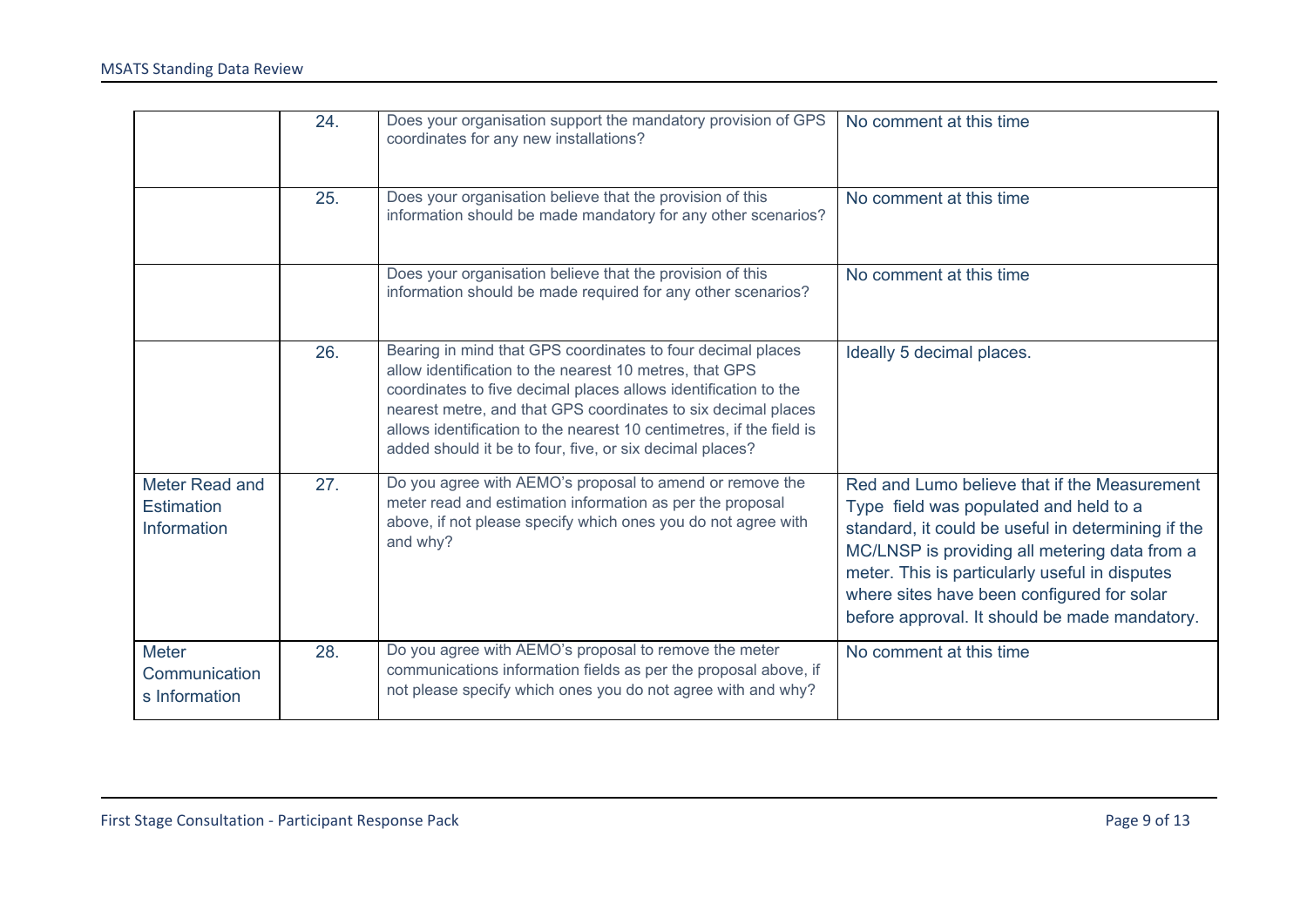#### <span id="page-9-0"></span>**2.2 NMI details**

| <b>Information</b><br><b>Category</b> | <b>Questio</b><br>n No. | <b>Question</b>                                                                                                                                                                                                                                                         | <b>Participant Comments</b>                                                                                                                                                                                                            |
|---------------------------------------|-------------------------|-------------------------------------------------------------------------------------------------------------------------------------------------------------------------------------------------------------------------------------------------------------------------|----------------------------------------------------------------------------------------------------------------------------------------------------------------------------------------------------------------------------------------|
|                                       |                         |                                                                                                                                                                                                                                                                         |                                                                                                                                                                                                                                        |
| <b>Address</b><br><b>Structure</b>    | 29.                     | Do you agree with the proposal to remove unstructured<br>address fields, following a period for data holders to clean<br>their existing data?                                                                                                                           | Yes, Red and Lumo support the removal of the<br>unstructured address post the thorough<br>clean-up of the structured address, and the<br>addition of newly proposed fields (ie: G-NAF).                                                |
|                                       | 30.                     | Are there any reasons to keep the Unstructured Address<br>fields, given that additional locational information (e.g. "pump<br>by the dam") can be provided in other fields, e.g. Location<br>Descriptor where we have proposed to lengthen the<br>characters available? | In the long run, Red and Lumo do not see any<br>reason the Unstructured Address fields should<br>be kept so long as all currently available<br>additional information is re-populated<br>elsewhere.                                    |
|                                       | 31.                     | Do you agree with the proposal to add G-NAF PID to MSATS<br>if the data were populated by AEMO on the basis of<br>structured address (as is currently done for DPIDs) and<br>thereafter by LNSPs?                                                                       | Red and Lumo strongly recommend that<br>G-NAF ID should be added in, and that in the<br>first instance this field should be populated by<br>AEMO for consistency and to ensure accuracy.<br>Thereafter it can be managed by the LNSPs. |
|                                       | 32.                     | Do you agree with the proposal to add G-NAF PID to MSATS<br>if the data were populated entirely by LNSPs?                                                                                                                                                               | Red and Lumo would support the LNSPs being<br>entirely responsible for the population.                                                                                                                                                 |
|                                       | 33.                     | If AEMO were to add the G-NAF PID field (which would<br>uniquely identify a physical address), do participants believe<br>there is use in keeping the DPID field?                                                                                                       | Yes - Red and Lumo believe that at the very<br>least for a transition period the DPID field<br>should be kept as participants get used to<br>utilising G-NAF ID. DPID should then be<br>reviewed later on for removal.                 |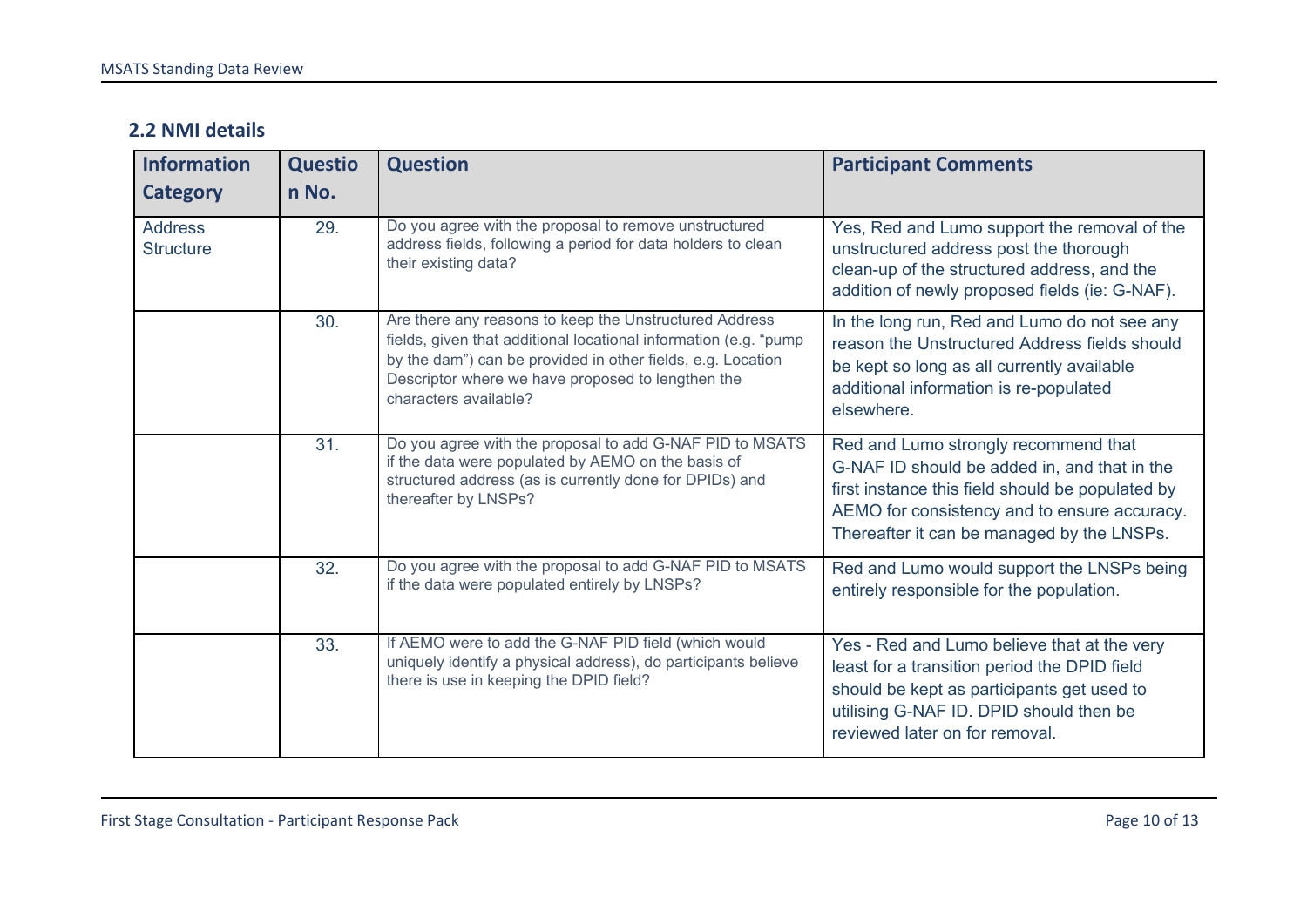|                                              | 34. | Would your organisation support adding Section Number and<br>DP Number if G-NAF PID were also to be added? | Red and Lumo have no specific stand on<br>having the section number and DP number<br>added in, if G-NAF was added.                                                                                                                                                                                                                                                                                     |
|----------------------------------------------|-----|------------------------------------------------------------------------------------------------------------|--------------------------------------------------------------------------------------------------------------------------------------------------------------------------------------------------------------------------------------------------------------------------------------------------------------------------------------------------------------------------------------------------------|
|                                              | 35. | Would your organisation support adding Section Number and<br>DP Number if G-NAF PID were not to be added?  | Red and Lumo strongly recommend that<br>G-NAF ID be added, not only as it mitigates the<br>need for more additional fields (DP number,<br>Section, DPID), but it is an ID which remains<br>consistent with that property - and still remains<br>linked if that property becomes subdivided.<br>However, if it was not added, we have no<br>specific position on having Section Number or<br>DP Number. |
| <b>Feeder Class</b>                          | 36. | Do you agree with the proposal to make Feeder Class<br>required for the jurisdiction of Queensland?        | No comment at this time                                                                                                                                                                                                                                                                                                                                                                                |
| Transmission<br>Node Identifier <sub>2</sub> | 37. | Do you agree with the proposal to introduce TNI2?                                                          | Yes, Red and Lumo agree with the proposal to<br>introduce TNI2 as it will enable the successful<br>introduction of global settlements processing.                                                                                                                                                                                                                                                      |

#### <span id="page-10-0"></span>**2.3 NER Schedule 7.1**

| Information<br>Category                          | <b>Questio</b><br>n No. | <b>Question</b>                                                                              | <b>Participant Comments</b>                                                                                                                                                                            |
|--------------------------------------------------|-------------------------|----------------------------------------------------------------------------------------------|--------------------------------------------------------------------------------------------------------------------------------------------------------------------------------------------------------|
| <b>NER Schedule</b><br><b>7.1 Rule</b><br>Change | 38.                     | Do you see any benefit in Schedule 7.1 remaining as-is? If so,<br>please detail the benefit. | There are some fields (e.g. Write Passwords)<br>that do not belong in MSATS, but are required<br>for the market. We will reassess our position at<br>the completion of this project, but at this stage |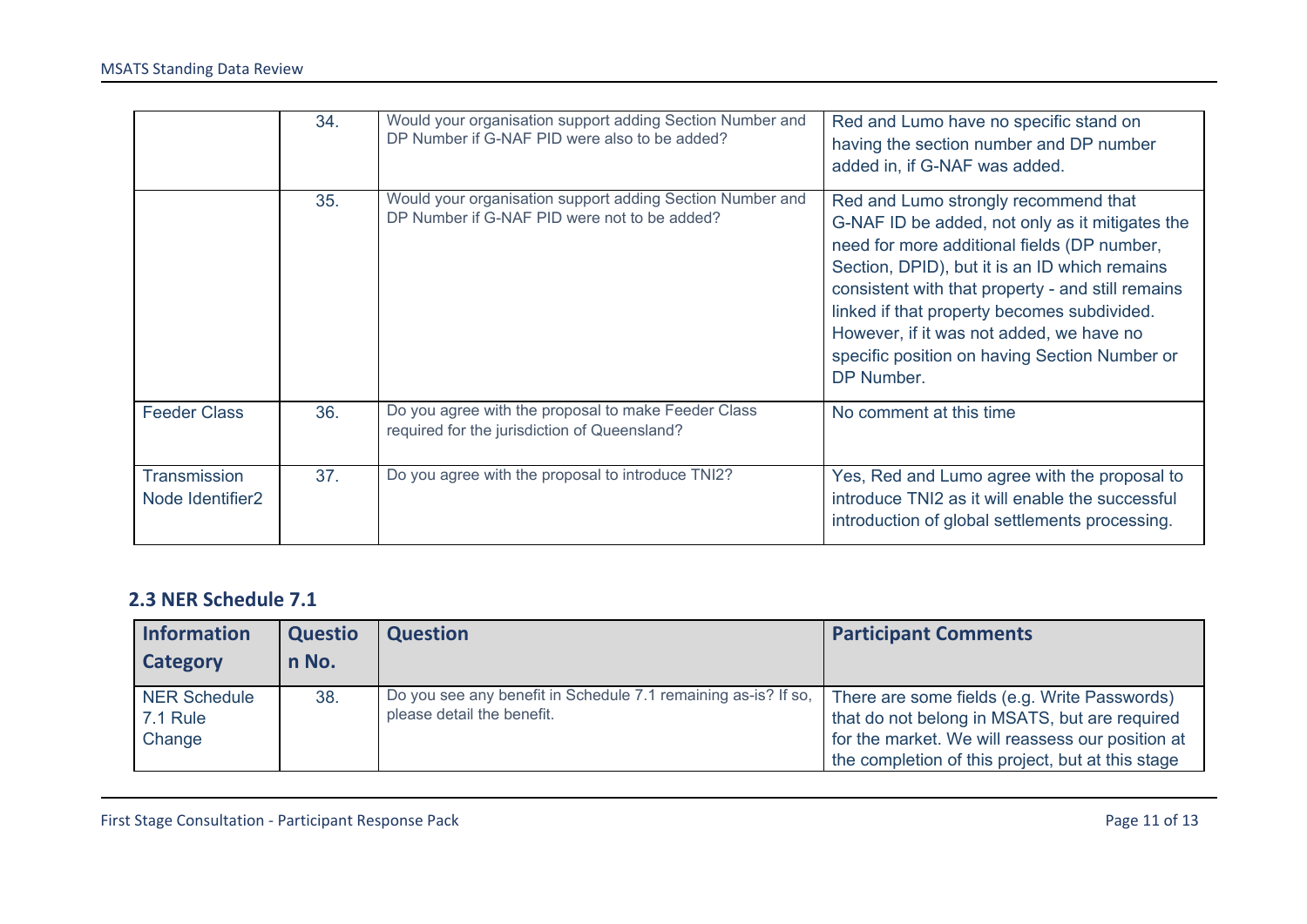|                                                                                             |     |                                                                                                                                                                              | there is no harm in MSATS containing some of<br>the schedule, but removal of the schedule is not<br>required. This change has not been justified<br>that it will meet the NEO in order for us to<br>support it being removed. |
|---------------------------------------------------------------------------------------------|-----|------------------------------------------------------------------------------------------------------------------------------------------------------------------------------|-------------------------------------------------------------------------------------------------------------------------------------------------------------------------------------------------------------------------------|
|                                                                                             | 39. | Do you support AEMO's proposal? If you do not, please detail<br>why.                                                                                                         |                                                                                                                                                                                                                               |
| <b>Fields</b><br>referenced in<br>the NER that<br>are not<br>implemented in<br><b>MSATS</b> | 40. | Do you see any benefit in adding the aforementioned fields to<br>MSATS? If so, in which table would you propose they be<br>added and how can the quality of data be ensured? | No comment at this time                                                                                                                                                                                                       |

## <span id="page-11-0"></span>**3. Proposed Changes in Standing Data for MSATS Guideline**

| <b>Section No/Field Name</b> | <b>Participant Comments</b> |
|------------------------------|-----------------------------|
|                              |                             |
|                              |                             |
|                              |                             |
|                              |                             |